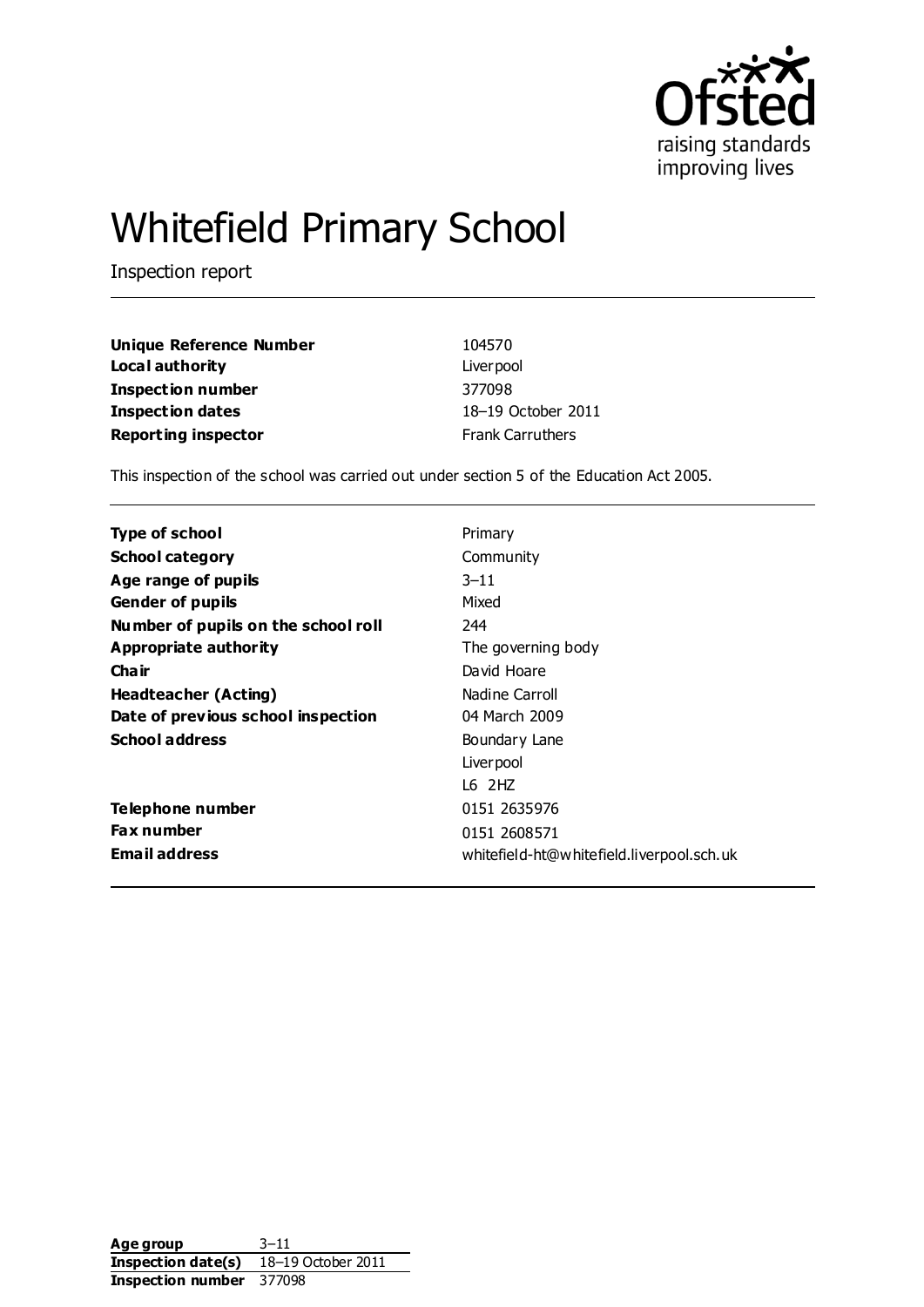The Office for Standards in Education, Children's Services and Skills (Ofsted) regulates and inspects to achieve excellence in the care of children and young people, and in education and skills for learners of all ages. It regulates and inspects childcare and children's social care, and inspects the Children and Family Court Advisory Support Service (Cafcass), schools, colleges, initial teacher training, work-based learning and skills training, adult and community learning, and education and training in prisons and other secure establishments. It rates council children's services, and inspects services for looked after children, safeguarding and child protection.

Further copies of this report are obtainable from the school. Under the Education Act 2005, the school must provide a copy of this report free of charge to certain categories of people. A charge not exceeding the full cost of reproduction may be made for any other copies supplied.

If you would like a copy of this document in a different format, such as large print or Braille, please telephone 0300 123 4234, or email [enquiries@ofsted.gov.uk](mailto:enquiries@ofsted.gov.uk)

You may copy all or parts of this document for non-commercial purposes, as long as you give details of the source and date of publication and do not alter the information in any way.

To receive regular email alerts about new publications, including survey reports and school inspection reports, please visit our website and go to 'Subscribe'.

Piccadilly Gate Store Street Manchester M1 2WD

T: 0300 123 4234 Textphone: 0161 618 8524 [enquiries@ofsted.gov.uk](mailto:enquiries@ofsted.gov.uk) [www.ofsted.gov.uk](http://www.ofsted.gov.uk/)



© Crown copyright 2011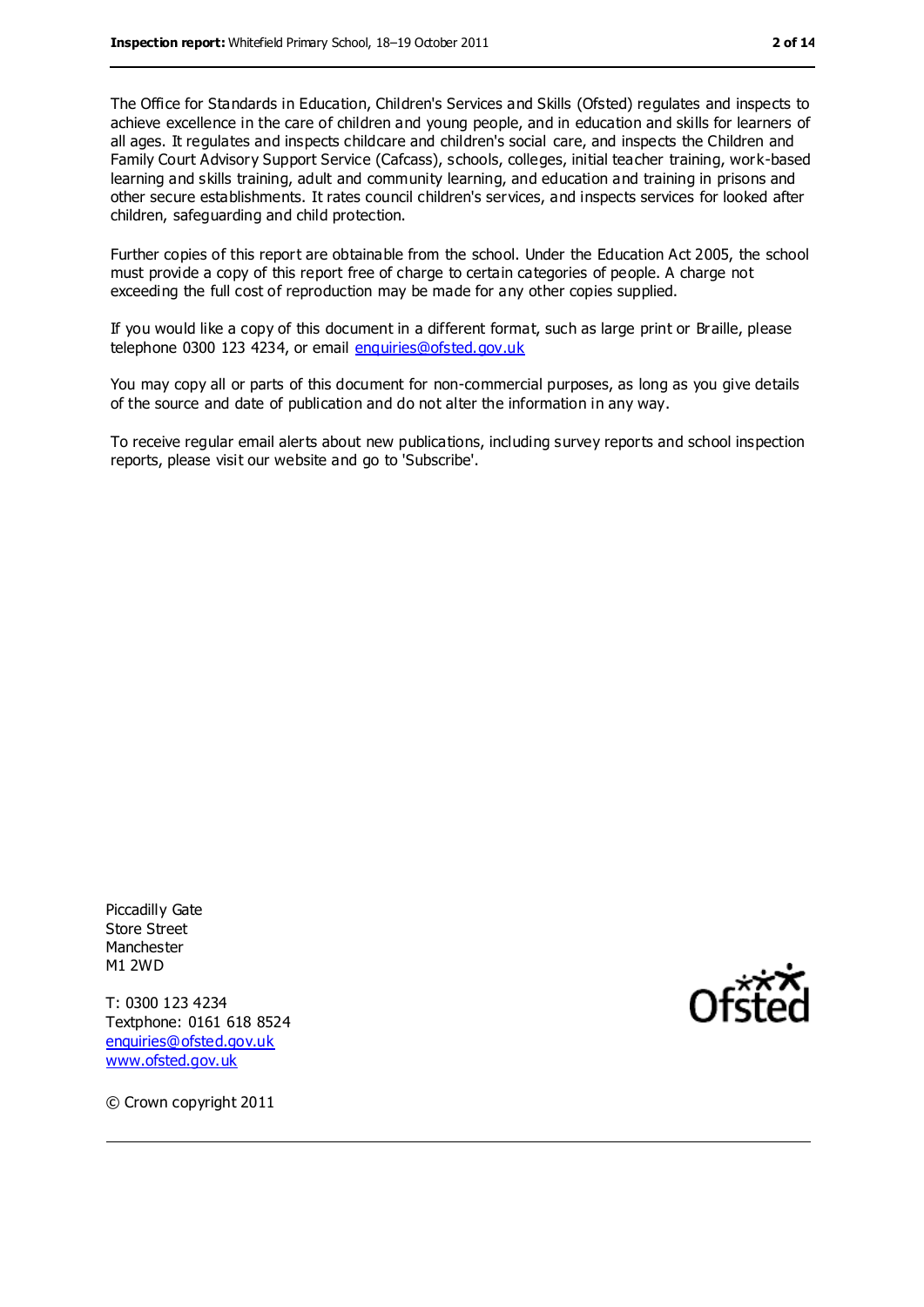# **Introduction**

This inspection was carried out by three additional inspectors. Inspectors observed 12 lessons or parts of lessons involving 10 teachers. Meetings were held with pupils, staff, the Chair of the Governing Body and several parents and carers. Inspectors observed the school's work, and looked at pupils' books, school assessments, planning and school policies, including those concerning the safeguarding of pupils. The team analysed 86 questionnaires returned by parents or carers, and also those returned by staff and Key Stage 2 pupils.

The inspection team reviewed many aspects of the school's work. It looked in detail at a number of key areas.

- $\blacksquare$  How well are pupils achieving in all classes? Is the improved progress of pupils in school now assured?
- $\blacksquare$  How well are different groups of pupils achieving, such as pupils with special educational needs and/or disabilities and those speaking English as an additional language?
- What is the capacity of staff at all levels of leadership and management and of the governing body to sustain recent improvement?
- How effective are leadership and management in the Early Years Foundation Stage to provide for the needs of children and help them to make good progress?

# **Information about the school**

This is an average-sized primary school. A very large majority of pupils are White British. The proportion of pupils from minority ethnic heritages is below average. Just under 10% of pupils speak English as an additional language. There are several different home languages, including Polish, Russian, Arabic and Chinese. The proportion of pupils known to be eligible for free school meals is high. The proportion of pupils with special educational needs and/or disabilities is above average. The school runs a breakfast club which is part of this inspection. The school has the Basic Skills Quality Mark. Since the last inspection there has been a change of headteacher, with an acting headteacher and deputy headteacher in place since autumn 2010, as well as several staff changes.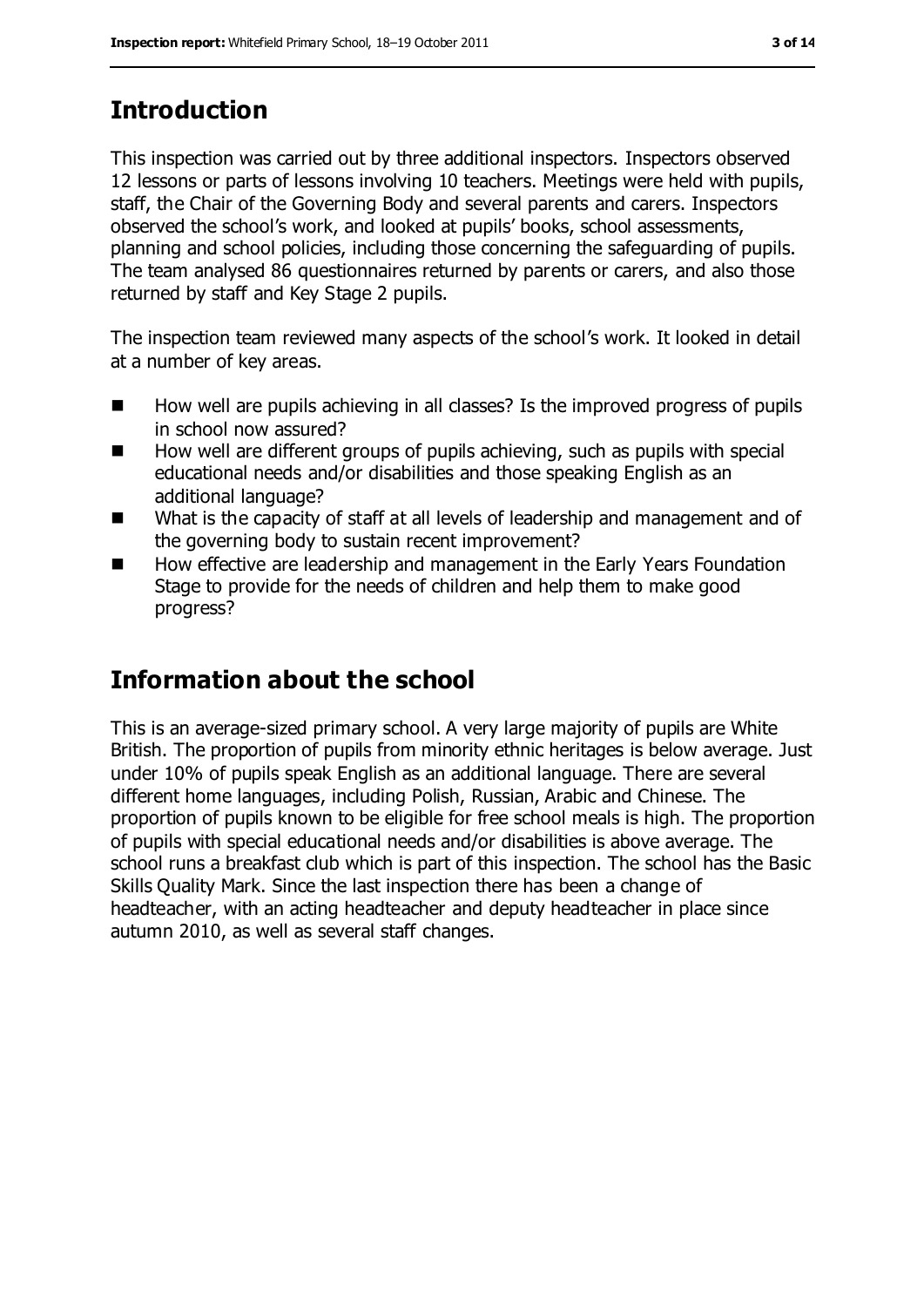**Inspection grades: 1 is outstanding, 2 is good, 3 is satisfactory and 4 is inadequate** Please turn to the glossary for a description of the grades and inspection terms

# **Inspection judgements**

### **Overall effectiveness: how good is the school? 3**

# **The school's capacity for sustained improvement 2**

# **Main findings**

The school's overall effectiveness is satisfactory. Its provision is rapidly improving and this is the result of good leadership and management by the senior leadership team after a period of staff changes and disruption to pupils' learning. Pupils' attainment in English and mathematics at the end of Year 6 has fluctuated since the last inspection. It improved dramatically last year and is now broadly average. The achievement of pupils, including those with special educational needs and/or disabilities, is satisfactory overall. In some year groups, where teaching is particularly effective, achievement is good.

Pupils' behaviour is good. A few pupils display challenging behaviour on occasions and these are dealt with effectively by staff. Pupils take on responsibility well in school and there is an active school council that is involved well in decision-making. Levels of attendance have been below average in the past and assessment information shows that those with poor attendance have underachieved. Attendance has improved now and is broadly average as a result of recently improved procedures by the school.

The quality of provision is good, though many developments are recent and some are still becoming established. It is too soon for the impact of these developments to be translated securely into good outcomes for pupils. With a programme of support by the local authority the quality of teaching has improved and is now good overall. However, there is still a small minority of lessons that are only satisfactory. In these lessons the pace of pupils' learning is variable and dips when activities change. The curriculum engages the interest of pupils well and this is proving successful, especially in motivating boys. Links between subjects have been formed but the way the curriculum promotes basic skills of literacy and numeracy is not fully developed. Provision in the Early Years Foundation Stage is satisfactory and improving as a result of good leadership and teamwork. The school provides good care, guidance and support for pupils, especially those whose circumstances may make them vulnerable.

Dynamic leadership by the acting headteacher has been a deciding factor in improving provision in the last school year. She has established a strong leadership team and all staff share her aspirations. As a result, the school's self-evaluation procedures are robust and the monitoring of performance has had a positive impact on provision. The governing body has also come through a period of uncertainty, but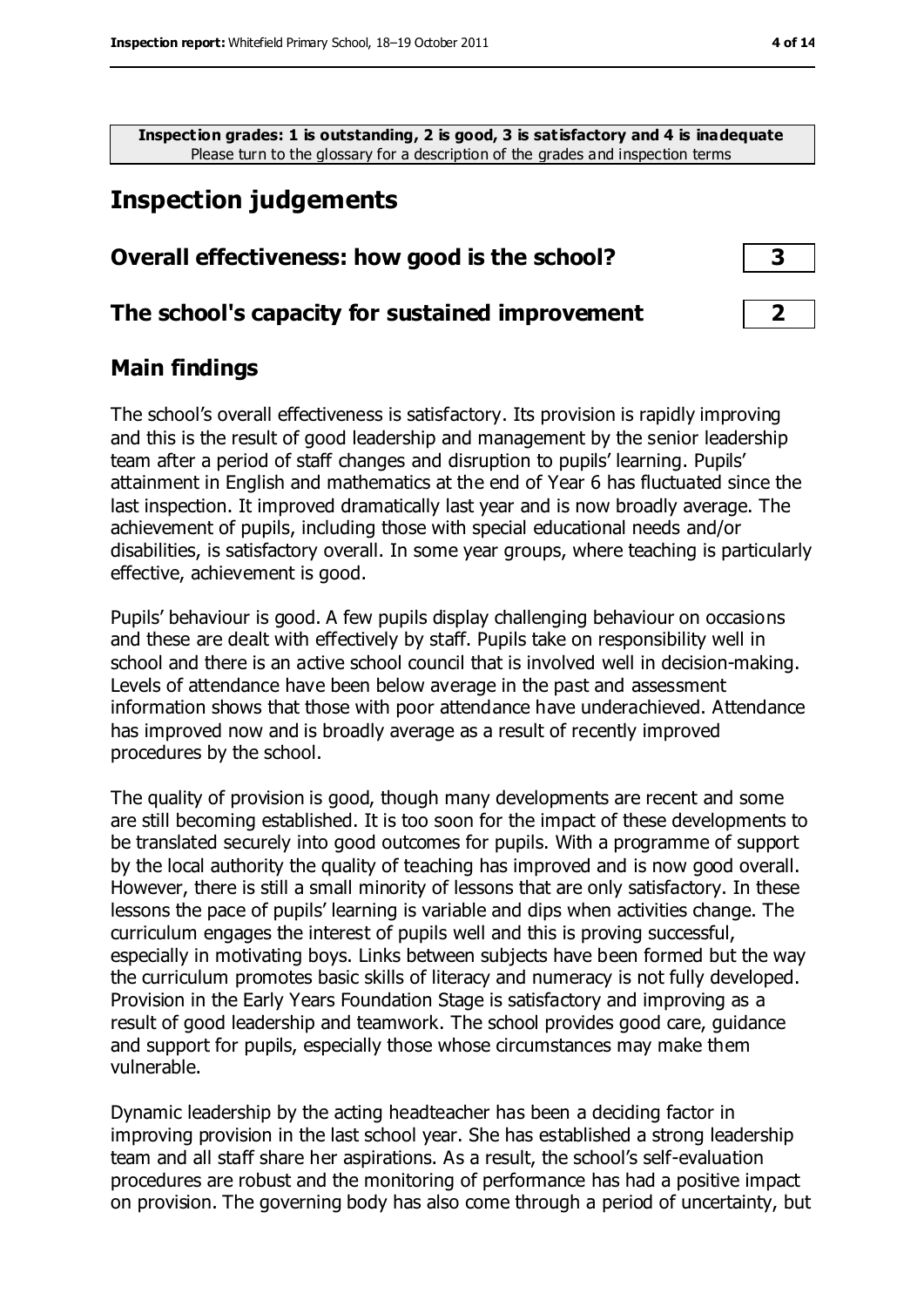under the guidance of the experienced Chair, it has played an important part in promoting the school's provision. With several new members starting this term, the governing body is making a satisfactory contribution to school improvement. As a result of the significant impact the leadership team has had since its establishment, the school has good capacity to sustain this improvement.

Up to 40% of the schools whose overall effectiveness is judged satisfactory may receive a monitoring visit by an Ofsted inspector before their next section 5 inspection.

# **What does the school need to do to improve further?**

- $\blacksquare$  Ensure all teaching is good or better by:
	- sharing best practice among staff, for example, by peer coaching
	- making sure that the pace of learning in all lessons is good.
- Raise standards in English and mathematics by:
	- building on strong features, such as the daily writing sessions
	- developing basic skills across other subjects of the curriculum.
- **IMPROVE LEVEL S** of attendance by:
	- ensuring procedures to reduce persistent absence are rigorously applied
	- using positive strategies to encourage high attendance.

# **Outcomes for individuals and groups of pupils 3**

Pupils' achievement and enjoyment of learning are satisfactory overall. Pupils' engagement with their learning is good as a result of the improved curriculum, teaching and behaviour management. Most pupils concentrate well in class and they offer their opinions and ideas readily. They share ideas with one another satisfactorily and older pupils begin to work independently. Pupils enjoy a number of newly introduced opportunities, for example, when they use computer software in class, at home or in an after-school club that helps their mathematical skills. At times, however, they do not remain on task when the pace of the lesson dips.

Most children enter the Nursery class with levels of skill that are low for their age, especially in personal development and communication and language. Pupils' overall achievement has not been secure in the past. For example, standards in Year 6 in 2010 were well below average and the pupils' progress was inadequate. With renewed vigour provided by the current leadership team, standards rose dramatically and were high in 2011. This constitutes outstanding progress for that year group. In current classes, pupils' progress is never less than satisfactory and in some year groups, for example, in Years 5 and 6 it is good. Pupils with special educational needs and/or disabilities make at least satisfactory progress and this is an improvement over past performance. Pupils at the early stages of speaking English as an additional language make good progress. Boys are doing well and matching or, in some year groups, outperforming girls. The gap in attainment between pupils known to be eligible for free school meals and other pupils is narrowing. Higherattaining and talented pupils did well last year and in current year groups their achievement is good.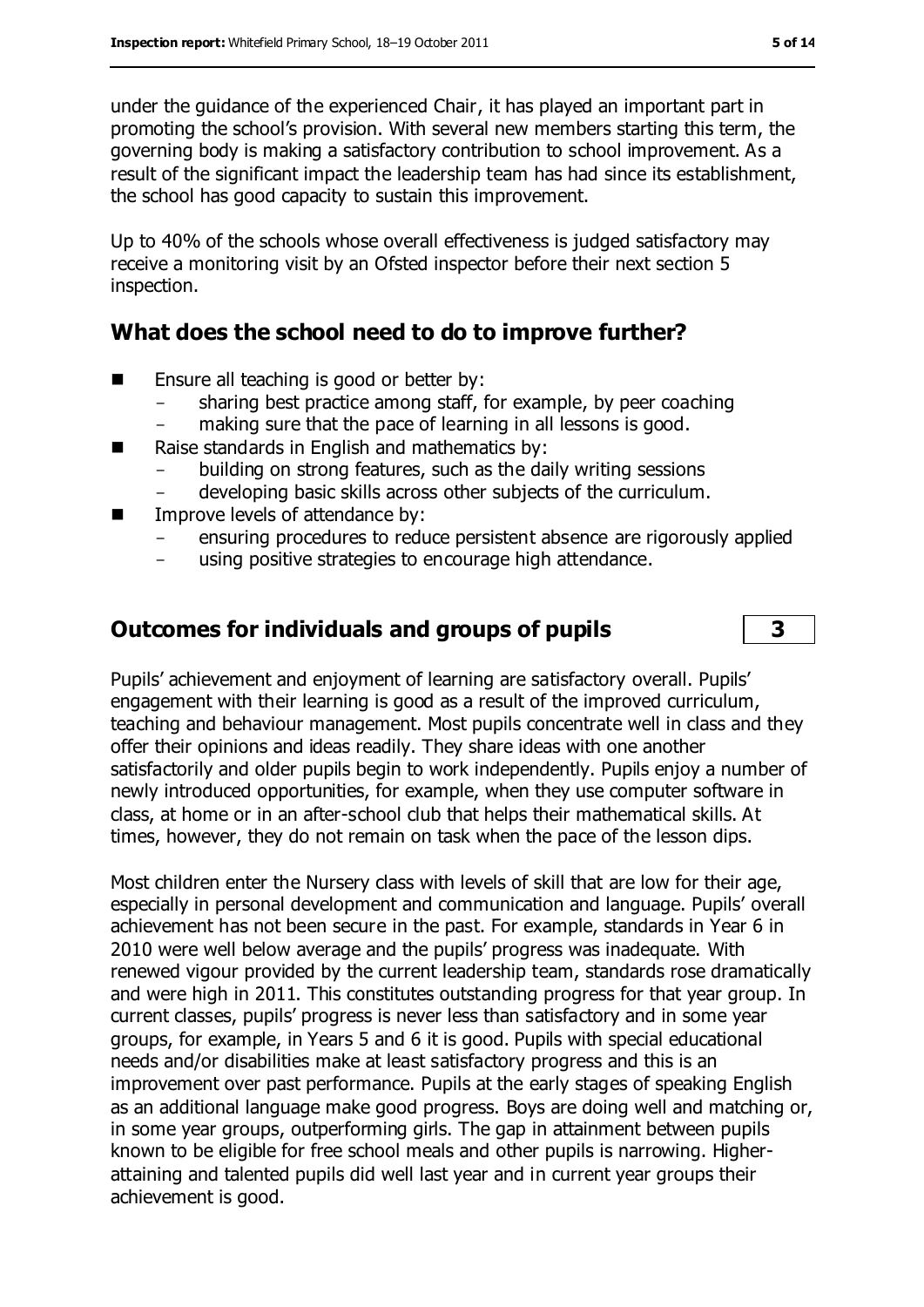Pupils' behaviour and attitudes to school are good and this view is endorsed by pupils and parents and carers. The school's revised behaviour policy is robust and pupils respond positively. Pupils have a good understanding about how to stay safe. They feel secure in school and know they can turn to an adult if something is troubling them. They are aware of the importance of safe behaviour when they use the internet. They have a good understanding of how to lead a fit and healthy lifestyle. A good number of pupils take part in a wide range of after-school physical activities. In the role of play leaders, monitors and school councillors, the pupils contribute well to the life of the school. At the time of the inspection, councillors were taking part in elections for the junior parliament in the city. Three pupils were standing for election as mayor. Pupils are also keen and go to great lengths to support charities both locally and further afield. Overall, pupils' development of skills for their future wellbeing is satisfactory.

| These are the grades for pupils' outcomes |  |
|-------------------------------------------|--|
|-------------------------------------------|--|

| Pupils' achievement and the extent to which they enjoy their learning    |   |
|--------------------------------------------------------------------------|---|
| Taking into account:                                                     |   |
| Pupils' attainment <sup>1</sup>                                          | 3 |
| The quality of pupils' learning and their progress                       | 3 |
| The quality of learning for pupils with special educational needs and/or |   |
| disabilities and their progress                                          |   |
| The extent to which pupils feel safe                                     |   |
| Pupils' behaviour                                                        |   |
| The extent to which pupils adopt healthy lifestyles                      |   |
| The extent to which pupils contribute to the school and wider community  |   |
| The extent to which pupils develop workplace and other skills that will  | 3 |
| contribute to their future economic well-being                           |   |
| Taking into account:                                                     |   |
| Pupils' attendance <sup>1</sup>                                          |   |
| The extent of pupils' spiritual, moral, social and cultural development  |   |

# **How effective is the provision?**

 $\overline{a}$ 

The quality of teaching has been a key focus of attention for the senior leadership team. Opportunities for staff to see good practice in other schools have been taken and a revised policy for teaching and learning is in place. However, recent improvements in teaching have not yet made up for the past underachievement of pupils and this is why their achievement is currently satisfactory rather than good. Teachers use new technology well to stimulate pupils' interest. They have high expectations for the presentation of pupils' work and this is shown in the good standards of handwriting and neat workbooks. Teachers' planning is good and caters for the different levels of attainment in classes. Teaching assistants are used effectively to help pupils with additional needs. However, in a small minority of lessons, the pace of pupils' learning is uneven. For example when pupils move on to group activities from whole-class teaching, they sometimes lose concentration. Marking of pupils' work is thorough and encourages pupils to understand the next steps in their learning and become involved in evaluating their efforts.

<sup>&</sup>lt;sup>1</sup>The grades for attainment and attendance are: 1 is high; 2 is above average; 3 is broadly average; and 4 is low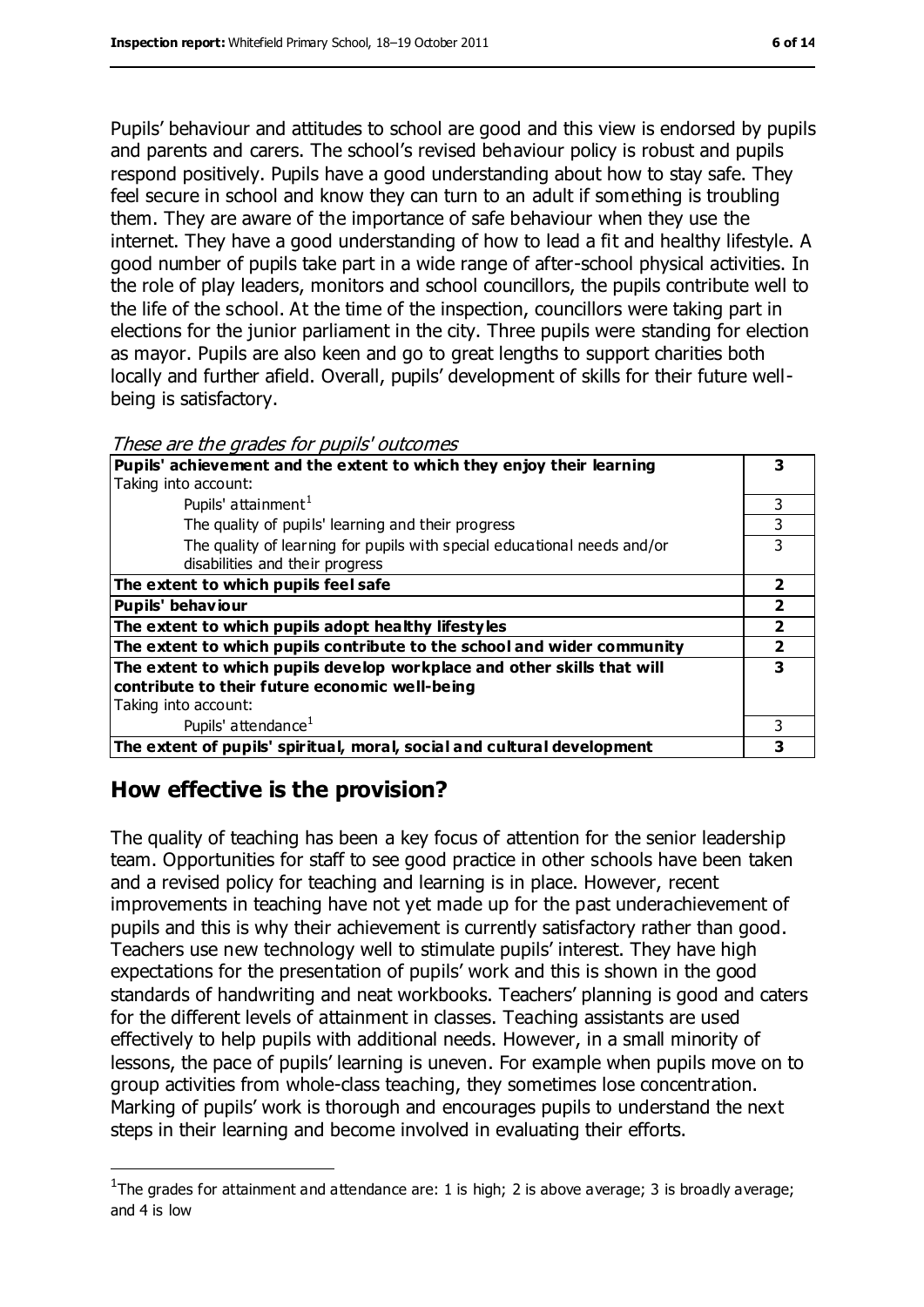The curriculum engages pupils' interest well and the promotion of basic skills through a topic approach has recently begun. Daily writing sessions have been successfully introduced to improve pupils' writing. The curriculum is enriched through trips, themed weeks and visitors, as well as a good range of activities after school. Personal, social and health education lessons feature regularly on the timetable. The support for pupils with special educational needs and/or disabilities and those with behavioural difficulties is good. There are visiting specialists with fluency in several languages to help pupils at the early stages of speaking English as an additional language make good progress.

There is a central focus on supporting pupils and families whose circumstances may make them vulnerable. Parents and carers speak highly of the senior leadership team in helping them in difficult times. The work of the inclusion manager in overseeing support is particularly effective. The successful breakfast club is subsidised by the school so that all families, whatever their circumstances, can make good use of it. Transition arrangements for pupils joining and leaving the school are good. As a result, pupils report they feel confident about moving on to secondary school. The school is taking a range of steps to motivate pupils to attend regularly and to improve the attendance of a few persistent absentees. Their impact is beginning to be evident in improved attendance.

| These are the grades for the quality of provision                        |  |
|--------------------------------------------------------------------------|--|
| The quality of teaching                                                  |  |
| Taking into account:                                                     |  |
| The use of assessment to support learning                                |  |
| The extent to which the curriculum meets pupils' needs, including, where |  |
| relevant, through partnerships                                           |  |
| The effectiveness of care, guidance and support                          |  |

#### These are the grades for the quality of provision

# **How effective are leadership and management?**

Senior leaders have made a significant impact on achievement and provision through detailed analysis of how well the school is doing and where its weaknesses lie. An accelerated plan for improvement last year was supported well by the local authority and has been carried out effectively. The monitoring of teaching and learning has had a positive impact on its quality. The current school development plan focuses on consolidating the progress that has been made so far. All staff report that they share the vision of the school motto, 'Nothing But The Best', and senior leaders are now looking to improve the skills of middle managers so that their roles can be enhanced. The governing body, after a period of contraction, is reinvigorated with new membership and is in a good position to improve its satisfactory contribution to school development.

The school has developed good links with parents and carers through weekly newsletters, termly consultation meetings and the school website. Parents and carers report they value the approach of the acting headteacher. All aspects of safeguarding are good, including record keeping, staff training and awareness of child protection issues and procedures to secure the safety of the pupils. The school promotes equal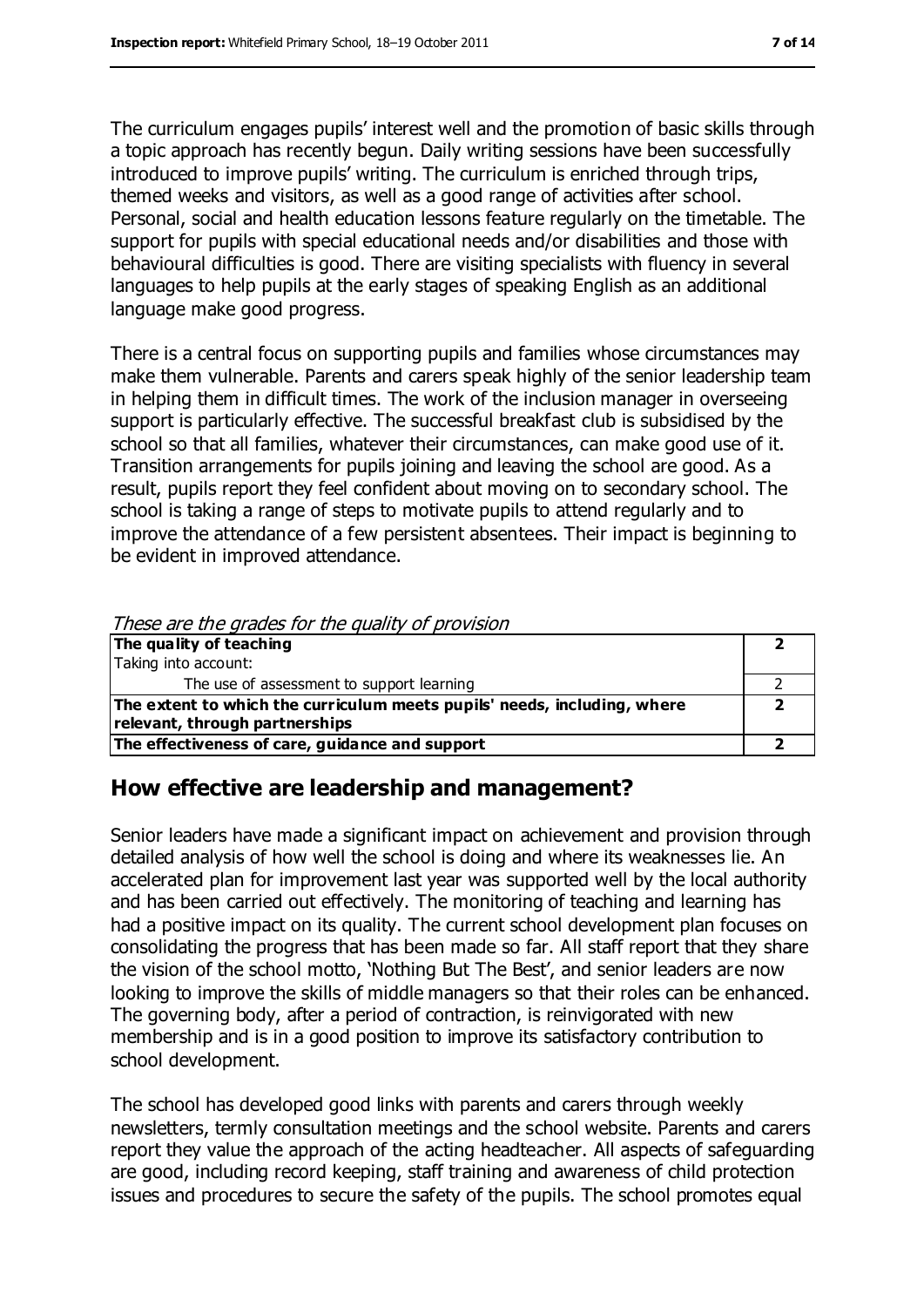opportunity satisfactorily by tracking the performance of different groups of pupils closely. It is making progress in narrowing the attainment gap between different groups. The school's work in promoting harmony in the local community by encouraging a better understanding of newcomers, some of whom are asylum seekers, is good although its links with schools further afield are not fully developed. Consequently, the school's promotion of community cohesion is satisfactory overall.

These are the grades for the leadership and management

| The effectiveness of leadership and management in embedding ambition and<br>driving improvement                                                                     |   |
|---------------------------------------------------------------------------------------------------------------------------------------------------------------------|---|
| Taking into account:                                                                                                                                                |   |
| The leadership and management of teaching and learning                                                                                                              |   |
| The effectiveness of the governing body in challenging and supporting the<br>school so that weaknesses are tackled decisively and statutory responsibilities<br>met | 3 |
| The effectiveness of the school's engagement with parents and carers                                                                                                |   |
| The effectiveness of partnerships in promoting learning and well-being                                                                                              |   |
| The effectiveness with which the school promotes equality of opportunity and<br>tackles discrimination                                                              |   |
| The effectiveness of safeguarding procedures                                                                                                                        | 2 |
| The effectiveness with which the school promotes community cohesion                                                                                                 | 3 |
| The effectiveness with which the school deploys resources to achieve value for<br>money                                                                             | 3 |

# **Early Years Foundation Stage**

Children make at least satisfactory progress in all areas of learning. Most enter Year 1 with levels of attainment that have improved from their low starting points but which are still below average, especially in the early skills of literacy. Children make good progress in their personal and social development and physical development. Children enjoy their experiences in the Nursery and Reception classes and their speaking skills are promoted well to overcome early barriers to learning. For example, children enjoyed taking photographs of each other and the environment around them. Staff used these well as a basis to describe what the children could see, helping their language development.

Leadership and management of the Early Years Foundation Stage are good. Staffing difficulties in the key stage led to a period in which developments were put on hold. Under the leadership of a recently appointed key stage leader, an audit of provision was made during the final months of the last school year. This has led to a good action plan, a rigorous approach to assessment and a well-organised curriculum both indoors and outside. The impact of these developments is not yet fully realised but is beginning to be seen in improved learning and progress. Staff work well as a team and provide a good balance between activities chosen by the children and those led by adults. Relationships with parents and carers are excellent and help the children to settle in quickly in the Nursery class. There is very good attention given to safeguarding the children's welfare, helping them to be happy and secure.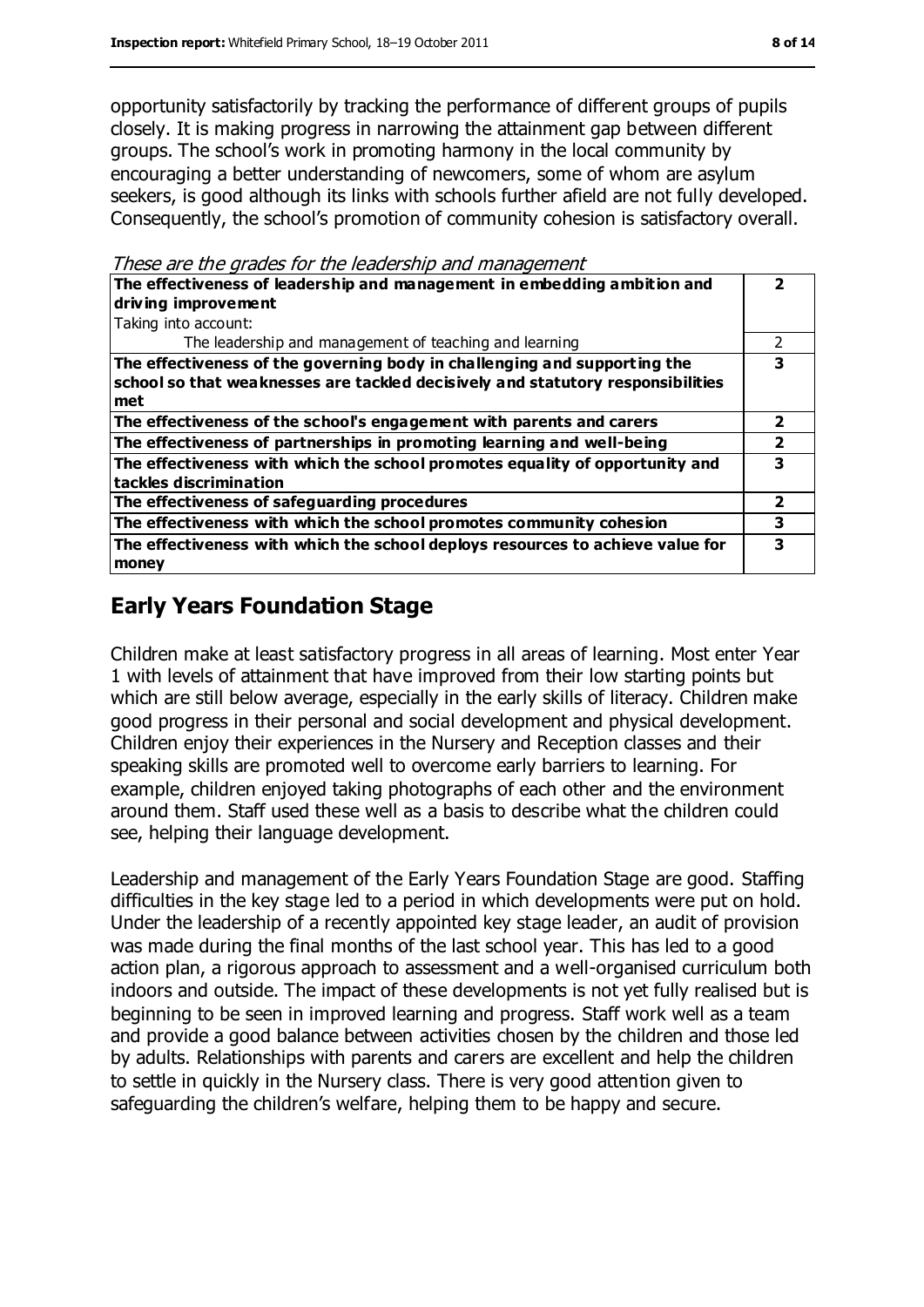| THESE are the grades for the Early Teals Foundation Stage                    |  |
|------------------------------------------------------------------------------|--|
| Overall effectiveness of the Early Years Foundation stage                    |  |
| Taking into account:                                                         |  |
| Outcomes for children in the Early Years Foundation Stage                    |  |
| The quality of provision in the Early Years Foundation Stage                 |  |
| The effectiveness of leadership and management in the Early Years Foundation |  |
| Stage                                                                        |  |

These are the grades for the Early Years Foundation Stage

# **Views of parents and carers**

Almost all parents and carers express strong support for the work of the school. Every parent or carer who returned a questionnaire responded confirmed that their children enjoy school and that they are happy with their child's experience of the school. The overwhelming majority consider their children are safe in school and are making good progress. They consider the school is helping their children to lead a healthy lifestyle. They are helped to support their child's learning. Inspectors support these positive views while noting that overall pupils make satisfactory rather than good progress. A very small minority of parents and carers consider the school does not deal effectively with unacceptable behaviour, does not take account of their suggestions or concerns and is not effectively led and managed. Inspectors find the revised behaviour policy is being carried out effectively in dealing with poor behaviour. They find that the school encourages parents and carers to give their views by speaking to staff as well as giving their views on consultation evenings. They find that the school is led and managed well.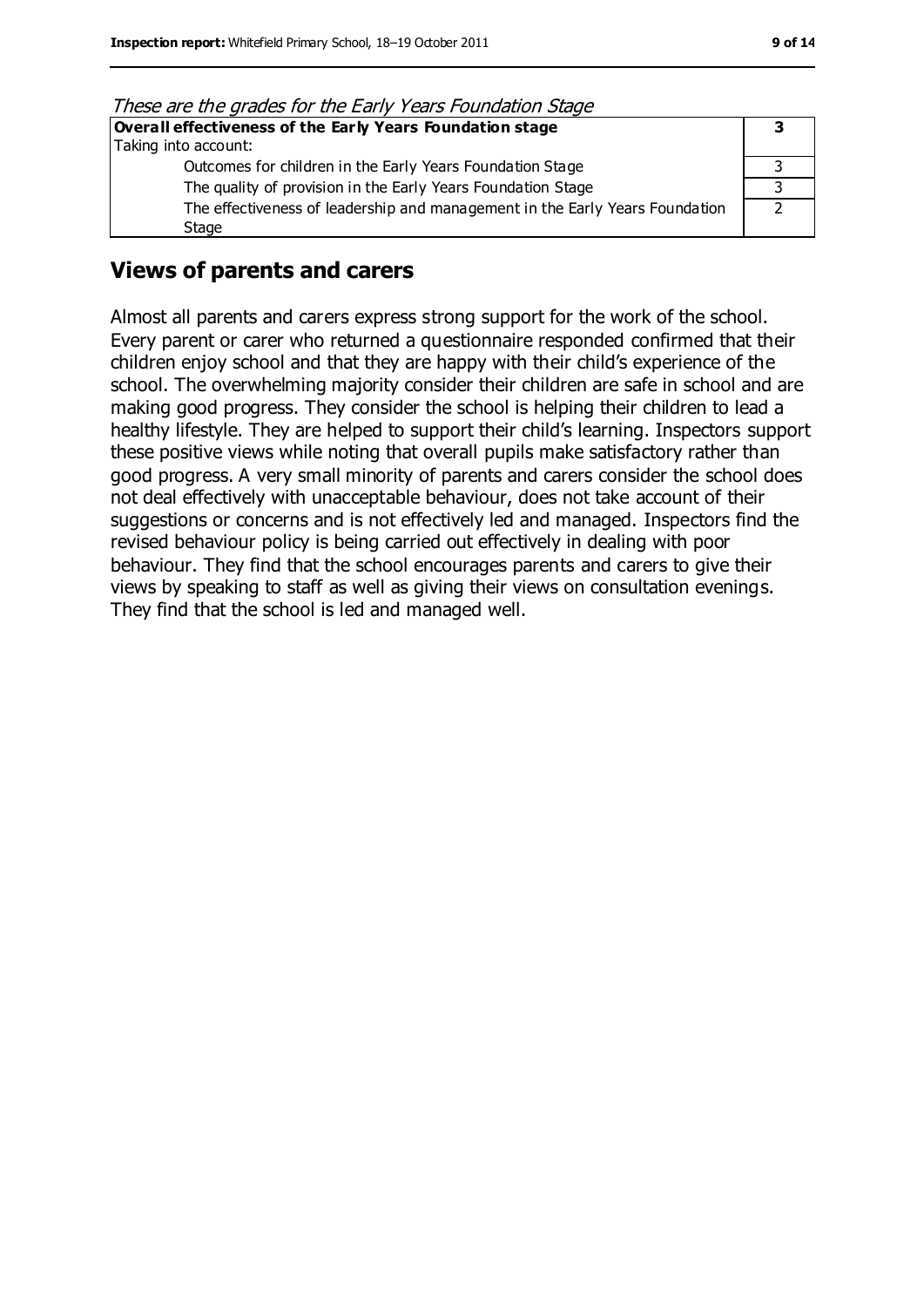# **Responses from parents and carers to Ofsted's questionnaire**

Ofsted invited all the registered parents and carers of pupils registered at Whitefield Primary School to complete a questionnaire about their views of the school.

In the questionnaire, parents and carers were asked to record how strongly they agreed with 13 statements about the school.

The inspection team received 86 completed questionnaires by the end of the on-site inspection. In total, there are 244 pupils registered at the school.

| <b>Statements</b>                                                                                                                                                                                                                                       | <b>Strongly</b><br>agree |               | <b>Agree</b> |               | <b>Disagree</b> |                | <b>Strongly</b><br>disagree |                |
|---------------------------------------------------------------------------------------------------------------------------------------------------------------------------------------------------------------------------------------------------------|--------------------------|---------------|--------------|---------------|-----------------|----------------|-----------------------------|----------------|
|                                                                                                                                                                                                                                                         | <b>Total</b>             | $\frac{0}{0}$ | <b>Total</b> | $\frac{0}{0}$ | <b>Total</b>    | $\frac{1}{2}$  | <b>Total</b>                | $\frac{0}{0}$  |
| My child enjoys school                                                                                                                                                                                                                                  | 55                       | 64            | 31           | 36            | 0               | 0              | 0                           | 0              |
| The school keeps my child<br>safe                                                                                                                                                                                                                       | 56                       | 65            | 29           | 34            | $\mathbf{1}$    | $\mathbf{1}$   | $\mathbf 0$                 | $\mathbf 0$    |
| The school informs me<br>about my child's progress                                                                                                                                                                                                      | 55                       | 64            | 27           | 31            | 3               | 3              | $\mathbf 0$                 | $\mathbf 0$    |
| My child is making enough<br>progress at this school                                                                                                                                                                                                    | 57                       | 66            | 28           | 33            | $\mathbf{1}$    | $\mathbf{1}$   | $\mathbf 0$                 | $\mathbf 0$    |
| The teaching is good at<br>this school                                                                                                                                                                                                                  | 59                       | 69            | 26           | 30            | $\mathbf{1}$    | $\mathbf{1}$   | $\mathbf 0$                 | $\mathbf 0$    |
| The school helps me to<br>support my child's learning                                                                                                                                                                                                   | 54                       | 63            | 30           | 35            | $\mathbf{1}$    | $\mathbf{1}$   | $\mathbf 0$                 | $\mathbf 0$    |
| The school helps my child<br>to have a healthy lifestyle                                                                                                                                                                                                | 48                       | 56            | 36           | 42            | $\mathbf{1}$    | $\mathbf{1}$   | $\mathbf{1}$                | $\mathbf{1}$   |
| The school makes sure that<br>my child is well prepared<br>for the future (for example<br>changing year group,<br>changing school, and for<br>children who are finishing<br>school, entering further or<br>higher education, or<br>entering employment) | 54                       | 63            | 29           | 34            | $\overline{2}$  | $\overline{2}$ | $\mathbf 0$                 | $\mathbf 0$    |
| The school meets my<br>child's particular needs                                                                                                                                                                                                         | 55                       | 64            | 30           | 35            | $\mathbf{1}$    | $\mathbf{1}$   | $\mathbf 0$                 | $\mathbf 0$    |
| The school deals effectively<br>with unacceptable<br>behaviour                                                                                                                                                                                          | 47                       | 55            | 31           | 36            | 8               | 9              | $\mathbf 0$                 | $\mathbf 0$    |
| The school takes account<br>of my suggestions and<br>concerns                                                                                                                                                                                           | 46                       | 53            | 34           | 40            | 4               | 5              | $\mathbf{1}$                | $\mathbf{1}$   |
| The school is led and<br>managed effectively                                                                                                                                                                                                            | 51                       | 59            | 30           | 35            | 3               | 3              | $\overline{2}$              | $\overline{2}$ |
| Overall, I am happy with<br>my child's experience at<br>this school                                                                                                                                                                                     | 58                       | 67            | 28           | 33            | 0               | $\mathbf 0$    | 0                           | 0              |

The table above summarises the responses that parents and carers made to each statement. The percentages indicate the proportion of parents and carers giving that response out of the total number of completed questionnaires. Where one or more parents and carers chose not to answer a particular question, the percentages will not add up to 100%.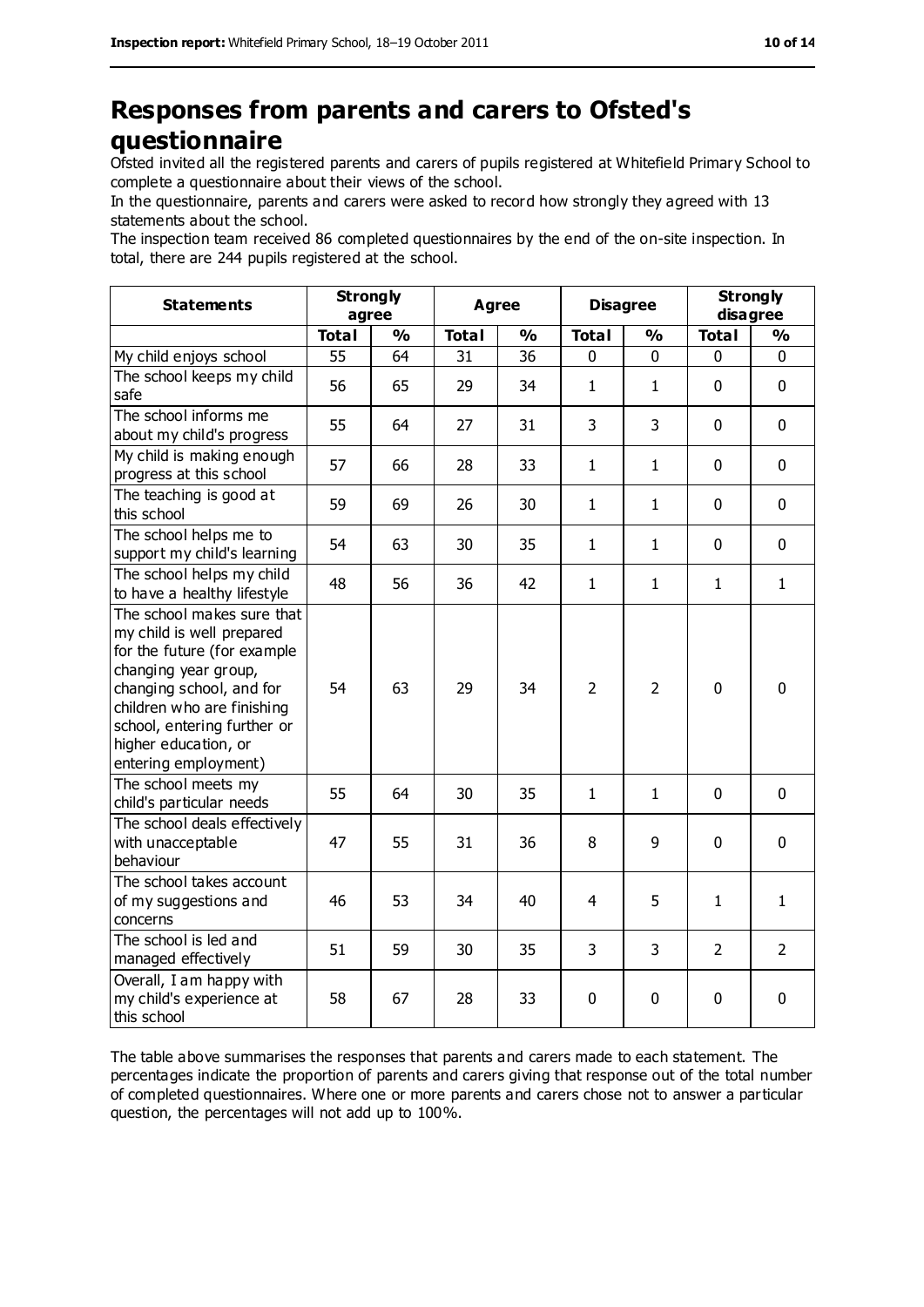# **Glossary**

# **What inspection judgements mean**

| <b>Grade</b> | <b>Judgement</b> | <b>Description</b>                                                                                                                                                                                                               |
|--------------|------------------|----------------------------------------------------------------------------------------------------------------------------------------------------------------------------------------------------------------------------------|
| Grade 1      | Outstanding      | These features are highly effective. An outstanding<br>school provides exceptionally well for all its pupils'<br>needs.                                                                                                          |
| Grade 2      | Good             | These are very positive features of a school. A school<br>that is good is serving its pupils well.                                                                                                                               |
| Grade 3      | Satisfactory     | These features are of reasonable quality. A<br>satisfactory school is providing adequately for its<br>pupils.                                                                                                                    |
| Grade 4      | Inadequate       | These features are not of an acceptable standard. An<br>inadequate school needs to make significant<br>improvement in order to meet the needs of its pupils.<br>Ofsted inspectors will make further visits until it<br>improves. |

# **Overall effectiveness of schools**

|                          | Overall effectiveness judgement (percentage of schools) |      |                     |                   |
|--------------------------|---------------------------------------------------------|------|---------------------|-------------------|
| <b>Type of</b><br>school | <b>Outstanding</b>                                      | Good | <b>Satisfactory</b> | <b>Inadequate</b> |
| Nursery schools          | 43                                                      | 47   | 10                  |                   |
| Primary schools          | 6                                                       | 46   | 42                  |                   |
| Secondary<br>schools     | 14                                                      | 36   | 41                  | 9                 |
| Sixth forms              | 15                                                      | 42   | 41                  | 3                 |
| Special schools          | 30                                                      | 48   | 19                  | 3                 |
| Pupil referral<br>units  | 14                                                      | 50   | 31                  | 5                 |
| All schools              | 10                                                      | 44   | 39                  |                   |

New school inspection arrangements were introduced on 1 September 2009. This means that inspectors now make some additional judgements that were not made previously.

The data in the table above is for the period 1 September 2010 to 08 April 2011 and are consistent with the latest published official statistics about maintained school inspection outcomes (see [www.ofsted.gov.uk\)](http://www.ofsted.gov.uk/).

The sample of schools inspected during 2010/11 was not representative of all schools nationally, as weaker schools are inspected more frequently than good or outstanding schools.

Percentages are rounded and do not always add exactly to 100. Sixth form figures reflect the judgements made for the overall effectiveness of the sixth form in secondary schools, special schools and pupil referral units.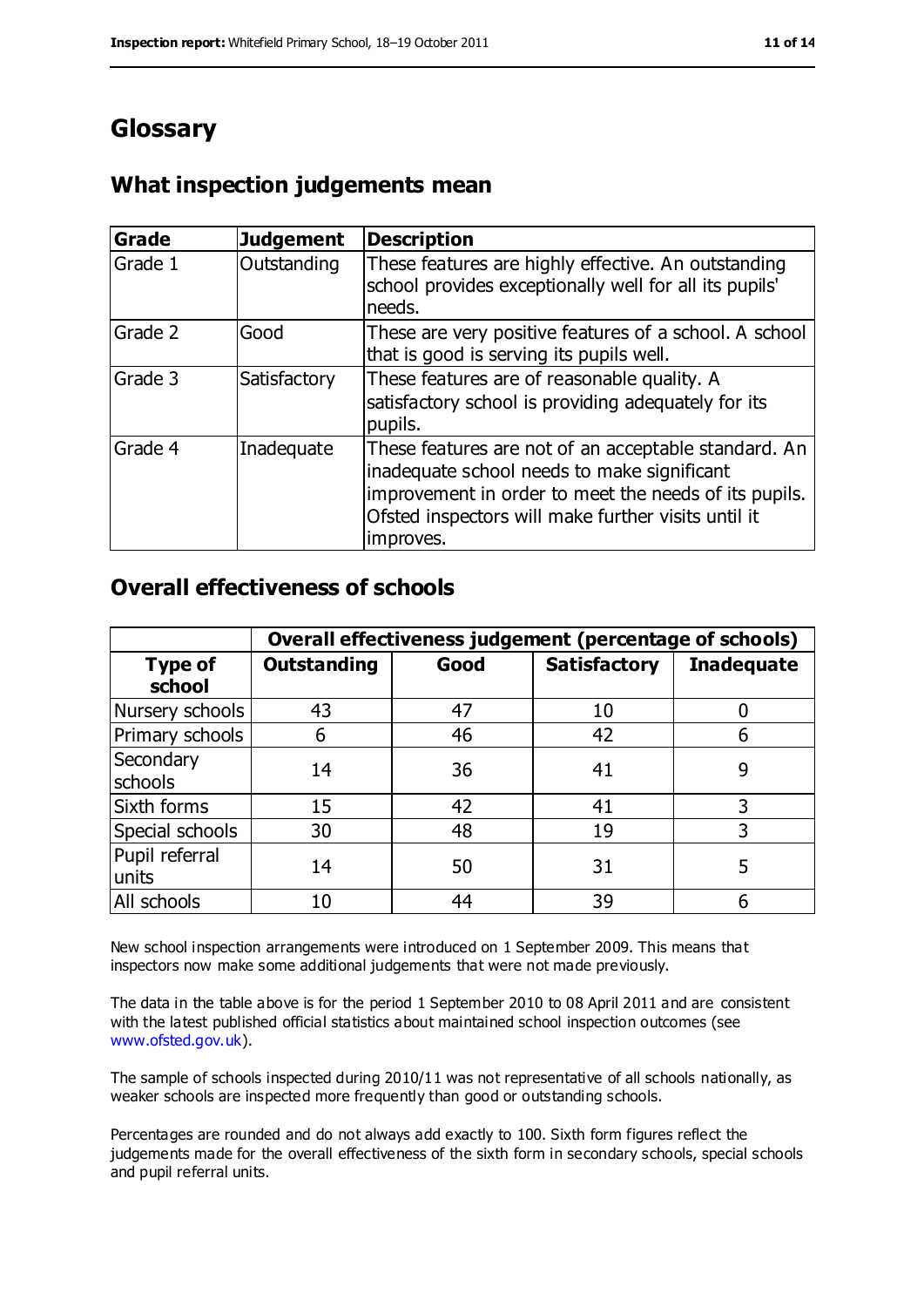# **Common terminology used by inspectors**

| Achievement:               | the progress and success of a pupil in their<br>learning, development or training.                                                                                                                                                                                                                                 |
|----------------------------|--------------------------------------------------------------------------------------------------------------------------------------------------------------------------------------------------------------------------------------------------------------------------------------------------------------------|
| Attainment:                | the standard of the pupils' work shown by test<br>and examination results and in lessons.                                                                                                                                                                                                                          |
| Capacity to improve:       | the proven ability of the school to continue<br>improving. Inspectors base this judgement on<br>what the school has accomplished so far and on<br>the quality of its systems to maintain<br>improvement.                                                                                                           |
| Leadership and management: | the contribution of all the staff with<br>responsibilities, not just the headteacher, to<br>identifying priorities, directing and motivating staff<br>and running the school.                                                                                                                                      |
| Learning:                  | how well pupils acquire knowledge, develop their<br>understanding, learn and practise skills and are<br>developing their competence as learners.                                                                                                                                                                   |
| Overall effectiveness:     | inspectors form a judgement on a school's overall<br>effectiveness based on the findings from their<br>inspection of the school. The following<br>judgements, in particular, influence what the<br>overall effectiveness judgement will be.                                                                        |
|                            | The school's capacity for sustained<br>improvement.<br>Outcomes for individuals and groups of<br>pupils.<br>The quality of teaching.<br>The extent to which the curriculum meets<br>pupils' needs, including, where relevant,<br>through partnerships.<br>The effectiveness of care, guidance and<br>■<br>support. |
| Progress:                  | the rate at which pupils are learning in lessons<br>and over longer periods of time. It is often<br>measured by comparing the pupils' attainment at<br>the end of a key stage with their attainment when<br>they started.                                                                                          |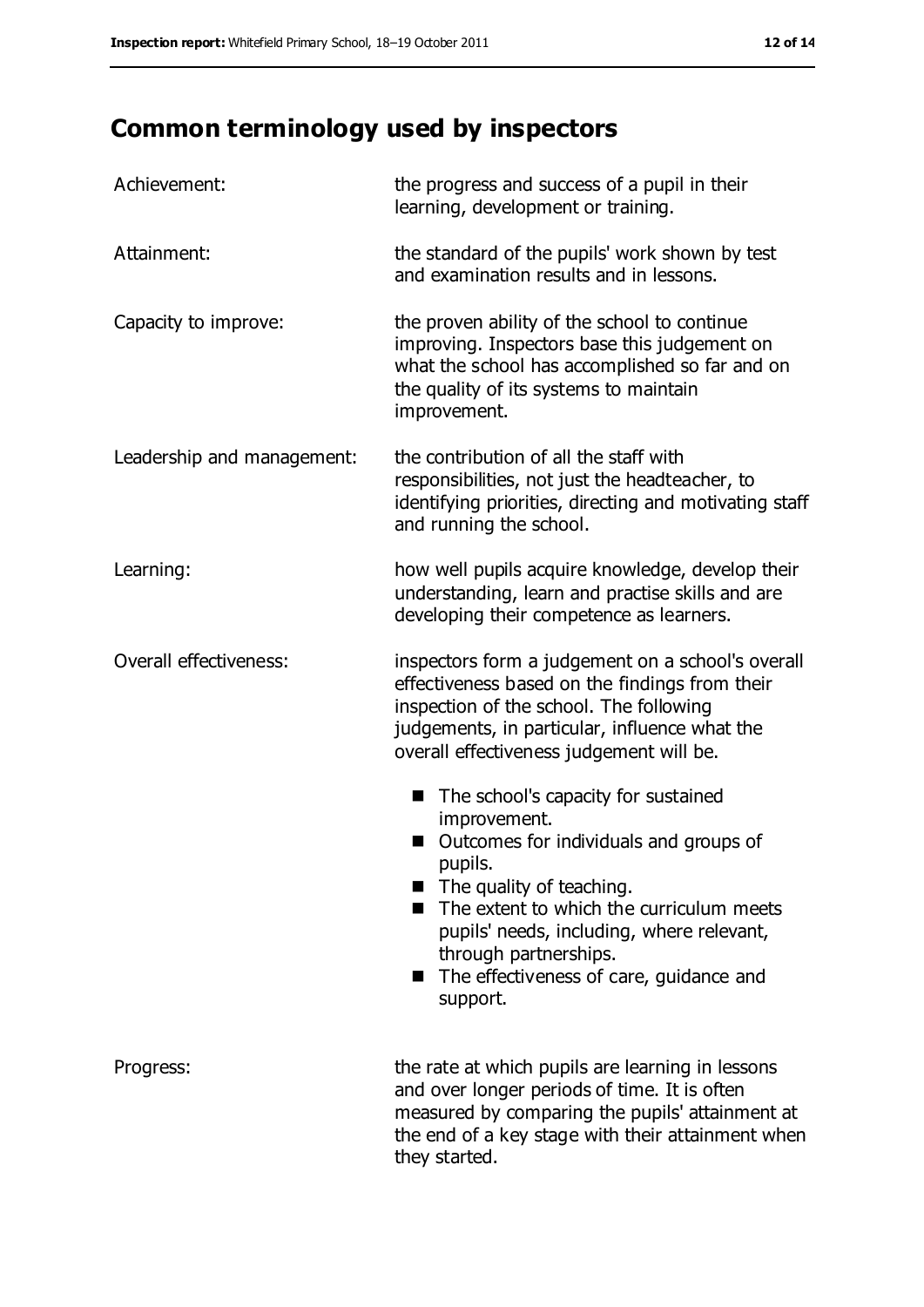**This letter is provided for the school, parents and carers to share with their children. It describes Ofsted's main findings from the inspection of their school.**



20 October 2011

Dear Pupils,

#### **Inspection of Whitefield Primary School, Liverpool L6 2HZ**

Thank you for the warm welcome you gave the inspectors when we visited your school. We came to see how well the school is doing and how you are all getting on with your learning.

We found that Whitefield Primary is a satisfactory school where many improvements are taking place. As you move up through the school, you learn and grow together happily. You behave well and are polite. You told us you have few concerns about bullying and you know who to turn to if you are unhappy about anyone's behaviour. Most of you work hard in your lessons and you get on well with each other and with the adults in school. They look after you well. They have been working hard, too, to improve the quality of teaching and the subjects you are taught, in order to help you to do as well as possible. Because of this, you are now starting to make better progress in your learning and we were pleased to hear some of you say that lessons are more interesting and fun than they used to be.

We think the acting headteacher and senior staff will make sure your school carries on improving. To help them in this we have asked them to:

- $\blacksquare$  make sure that teaching is always good or better
- **I** improve your skills in reading, writing and mathematics by giving you opportunities in topic work and other subjects to use these skills
- make sure you all attend school regularly.

You can help by continuing to do your best and by making sure your attendance is good. Remember, good attenders = good learners.

With my very best wishes for the future.

Yours sincerely

Frank Carruthers Lead inspector